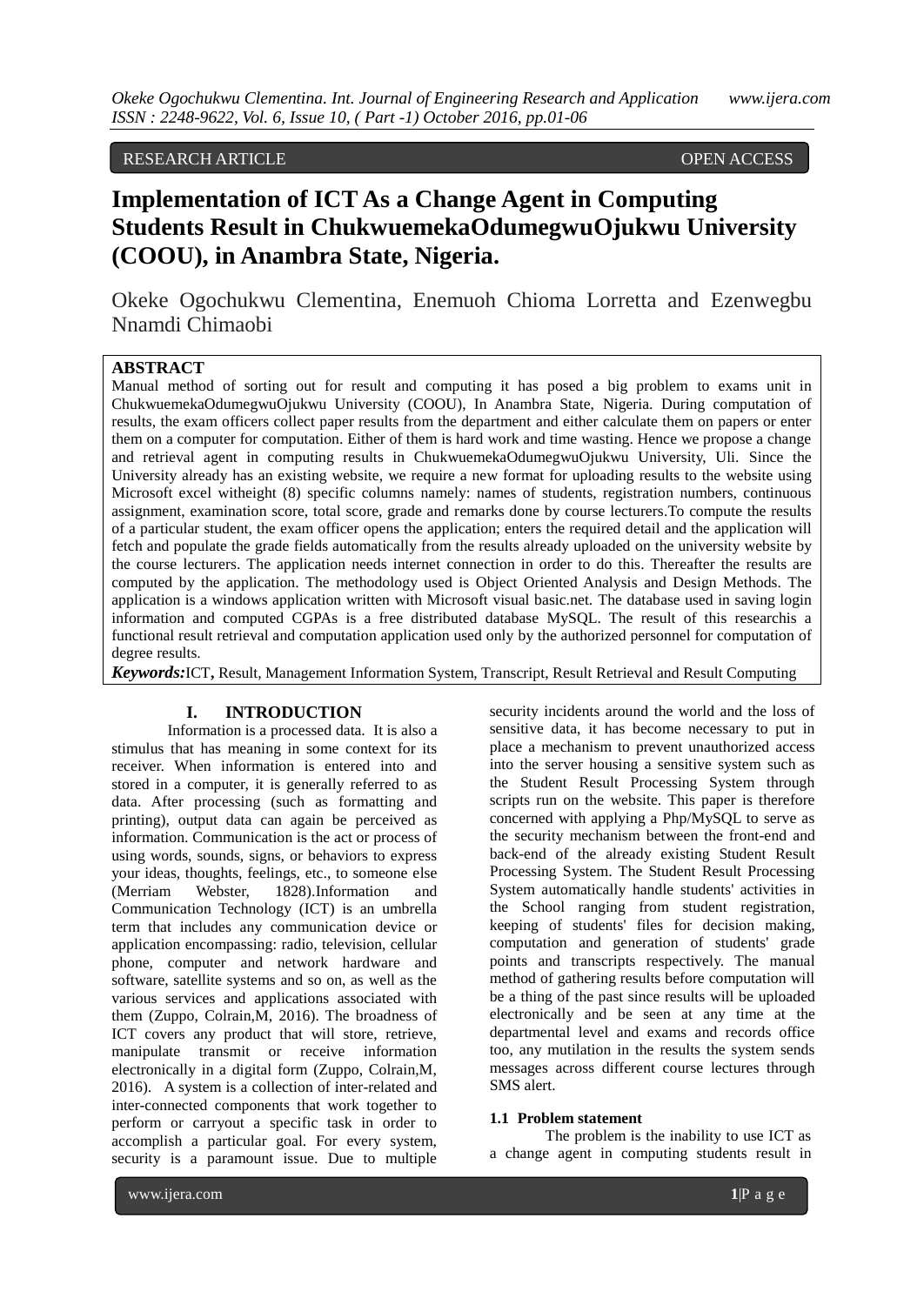ChukwuemekaOdumegwuOjukwu University, Anambra State, Nigeria. This research solves the problem by introducing ICT as a change agent in students' results processing and transcript collection. We noted clustering in front of exams and record office by the students waiting or looking for the exam officer in charge of their department which is a problem encountered in manual processing

#### **1.2 Aims and Objectives**

The aim of this study is to implement ICT as a change agent in computing students result in COOU. The major objectives are:

- 1. Toapply a secure database system to record and manage student information and their result from year one to final year and give them their transcript online whenever the need arises in Chukwuemeka Odumegwu Ojukwu University Uli Anambra state, Nigeria.
- 2. To ensure high level quality service development of the management which will ensure that students are not subjected to undue suffering in collection of their transcript or clearance prior to the deployment for youth service. The separation of the front end and the back end to ensure data stored on the server is secure. The system is secure from unauthorized access that can effect changes in grades of students and generation of accurate and error free student results information is assured.
- 3. To ensure that students' results are processed as at the time the students are due. It also saves students the time, clustering in front of exams and record office waiting or looking for the exam officer in charge of their department which is a problem encountered in manual processing. Also it gives students the opportunity to apply for their transcript online.
- 4. To ensure reliability and transparency in the creation and computation of results
- 5. To provides security mechanism to check student or staff mischievous act of changing marks or grades on the result sheet.
- 6. To ensure high level quality service development of the management which will ensure that students are not subjected to undue suffering in collection of their transcript or clearance prior to the deployment for youth service.

This paper work covers the entire backend protection of the Student Result Processing System in the faculty of Physical Sciences; which include these departments listed below: Computer Science, Geology, Pure and Industrial Chemistry, Industrial Physics, Mathematics and Statistics,

compute students result for National Youth Service Core (NYSC) and print student transcript whenever the need arises.

# **Information and Communication Technology**<br>Information and Communicat

and Communication Technology (ICT) is an umbrella term that includes any communication device or application encompassing: radio, television, cellular phone, computer and network hardware and software, satellite systems and so on, as well as the various services and applications associated with them, such as videoconferencing and distance learning. ICTs are often spoken of in a particular context, such as ICTs in education, health care or libraries. It is also an extended term for Information Technology (IT) which stresses the role of unified (James, 2011) and the integration of telecommunication (telephone lines and wireless signals.), computers as well as necessary enterprise software, middleware, storage and audio-visual systems, which enable users to access, store, transmit, and manipulate information (information and communication technology from FOLDOC, 2008). However, ICT has no universal definition, as the concepts, methods and applications involved in ICT are constantly evolving on an almost daily basis (www.tutor2u.net,2015). The broadness of ICT covers any product that will store, retrieve, manipulate, transmit or receive information electronically in a digital form. Importance of ICT is so vast; it is one of the economic development pillars to gain national competitive advantage. It can improve the quality of human life in all rounds.

#### **Management Information System (MIS)**

Management information system is a computer based system that provides managers with the tools to organize evaluate and efficiently manage departments within an organization (Laudon,K& Laudon P, 2010). Management information system can include software that helps in decision making, data resources such as databases, the hardware resources of a system, decision support systems, people management and project management applications, and any computerized processes that enable the department to run efficiently. The role of management information system (MIS) manager is to focus on the organization's information and technology systems (Joshi 2013). The MIS managers analyses the business problem, designs it and maintains computer applications to solve the organizationsproblem.MIS focuses on the management of information systems to provide efficiency and effective management (Joshi 2013).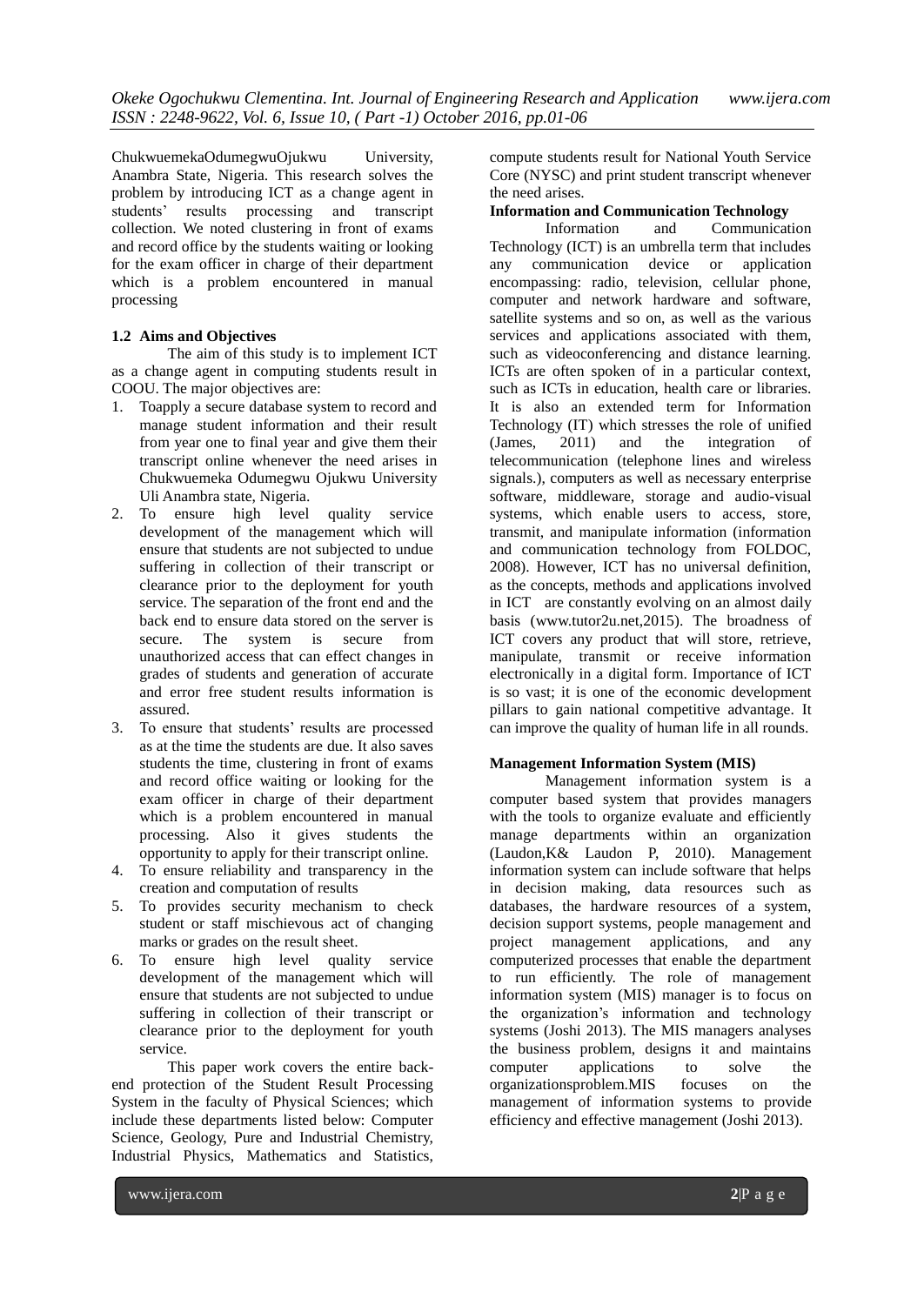#### **Analysis of the Present System**

In ChukwuemekaOdumegwuOjukwu University in Anambra state, Nigeria all results and transcript processing are done manually; Results get lost, mutilated and results officer does the collection using paper. Students find it difficult to get their results computed as at when due and collectionof their results before National Youth Service Core (NYSC)becomes a problem because the exam officer does the computation based on sentiments not doing the right thing accordingly. Lecturers do not know what happen to the results submitted by them afterwards due to the manual method also. Transcript takes time because of the manual method and students who are no longer close find it practically impossible to collect their transcript when the need arises.

#### **Analysis of the Proposed System**

The new system or the proposed system is a windows application that works with internet connection. This system is written with Microsoft visual basic.net. the system run on a Microsft.net framework 4.0 or later. The system is secured, fast and reliable. Mutilation and other dangers in the present system will no longer be there. A web based results uploaded using Microsoft excel format witheight (8) specific columns consisting of names of students, registration numbers, continuous assignment, examination score, total score, grade and remarks done by course lecturers is required. The name of the file will be save with the code of the course and the session written as on word e.g. CIS1011516. CIS 101 is the course code and the session 2015/2016 is written as 1516. During computation of results, the exam officer uses the proposed application to retrieve each student's uploaded results instead of going through manual departmental files to collect results. The

exam officer can do this by entering the registration number of the particular student he wants to compute. Next he selects the level and the session of the results he wants. Next, the application goes to the university website and retrieve the already uploaded results wherever the registration number supplied exists on those excel worksheet \$sheet1 [column 2] and places the grades on the respective fields of the course grades on the graphical user interface of the proposed application. Students results are sent out on line, manual method of picking results for computation is a thing of the past since results are retrieved from the university website by the proposed application. Students information will already be in the department, Course lecturers, departmental exam officer and the Head of the Department have access to the web based platform and get notification through instant message alert or through their electronic mail address that a result score and grade have been tampered with after a submission has been done. This method helps to check mate results effectively. Transcript can be collected anywhere a student is, it saves time and risk of travelling since he/ she can pay on-line and collect immediately.

## **II. METHODOLOGY AND DATABASE USED**

The methodology used is Object Oriented Analysis and Design Methods (OOADM). This methodology involves requirements, design, implementation, verification and maintenance. The database used in this research is MySQL because it serves as the security mechanism between the front-end and back-end of the already existing Student Result processing. Additionally, the database is free, hence it will enable us to deploy the application at the minimum cost possible.

#### **Input Design**

This section includes the various input design interfaces in the system. **Login Window**



**Fig 1.1** Login window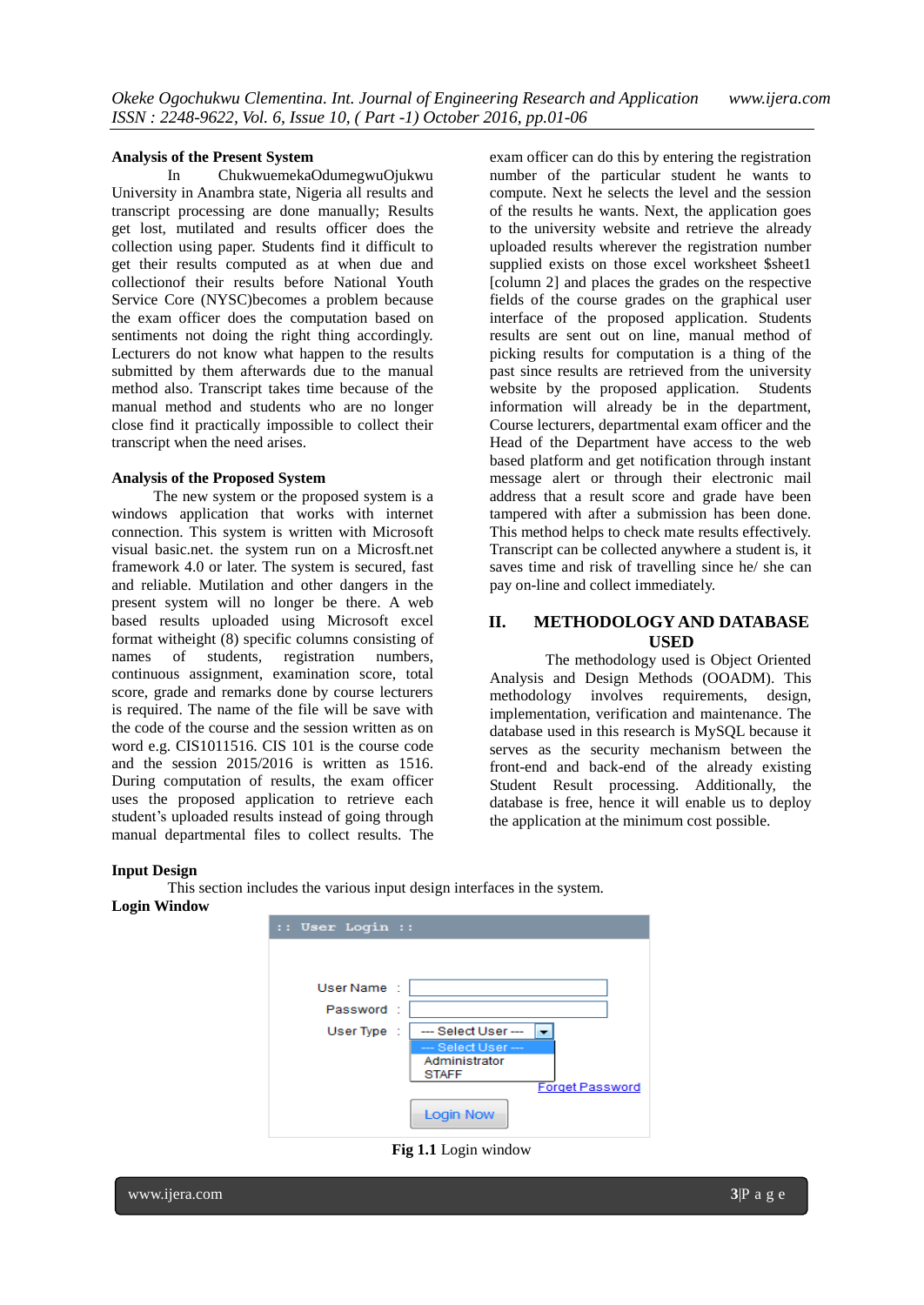|                                                                                       | <b>Student Registration</b>     |
|---------------------------------------------------------------------------------------|---------------------------------|
| :: Add Student Details ::                                                             |                                 |
| <b>Full Name</b><br>Matric No<br>Jamb No /Reg No:<br>Sex<br>Date of Birth<br>Address. | Male<br>▾                       |
| <b>LGA</b>                                                                            | aî.                             |
| Town                                                                                  |                                 |
| State                                                                                 |                                 |
| Nationality                                                                           |                                 |
| Mobile No.                                                                            |                                 |
| Year of Admission.                                                                    |                                 |
| Programme Type                                                                        | $BSC -$                         |
| Department                                                                            | Computer Science ~              |
| Marital Status:                                                                       | Single<br>▼                     |
| Religion                                                                              | Christian $\blacktriangleright$ |
|                                                                                       | <b>SUBMIT</b>                   |

**Fig 1.2** Student registration window

#### **Add New Staff Details – Admin View**

| :: Add Staff Details :: |                     |
|-------------------------|---------------------|
| Staff, Name             |                     |
| Password                |                     |
| Address.                | лî                  |
| E-mail ID               |                     |
| Mobile No.              |                     |
|                         | <b>Register Now</b> |

**Fig 1.3** Add Staff window

#### **Result computation**

To compute result, the user will need to enter the names and registration number of the student. The registration number is the key information as it is the primary key. Additionally, the user need to select the result session from the list.

| Result Computation: New Computation<br>Fetch<br><b>Grades</b><br>Year1 Year2 Year3 Year4 |                       |               | <b>Names</b>  | <b>Student Details</b><br><b>OKECHLOBUNIKEM SYLVANUS</b> |                |               | <b>Registration Number</b><br>2012224283 | <b>Result Session</b><br>2012/2013 | п | $\times$<br>$\checkmark$ |  |
|------------------------------------------------------------------------------------------|-----------------------|---------------|---------------|----------------------------------------------------------|----------------|---------------|------------------------------------------|------------------------------------|---|--------------------------|--|
|                                                                                          | <b>First Semester</b> |               |               | <b>Second Semester</b>                                   |                |               |                                          |                                    |   |                          |  |
| Course                                                                                   |                       | Credit Grades | Grade         | Course                                                   | Credit         | <b>Grades</b> | Grade                                    | Results for Year 1                 |   |                          |  |
|                                                                                          | <b>Units</b>          |               | <b>Points</b> |                                                          | <b>Units</b>   |               | Points                                   | Grade Point Average 1st Semester   |   |                          |  |
| <b>CIS 101</b>                                                                           | 3                     |               |               | <b>CIS 102</b>                                           | $\overline{2}$ |               |                                          |                                    |   |                          |  |
| <b>MTH 111</b>                                                                           | 3                     |               |               | <b>CIS 192</b>                                           | $\overline{2}$ |               |                                          |                                    |   |                          |  |
| <b>MTH 131</b>                                                                           | 3                     |               |               | <b>CIS 104</b>                                           | $\overline{2}$ |               |                                          | Grade Point Average 2nd Semester   |   |                          |  |
| <b>PHY 101</b>                                                                           | $\overline{2}$        |               |               | <b>MTH 113</b>                                           | 3              |               |                                          |                                    |   |                          |  |
| <b>PHY 191</b>                                                                           | $\overline{2}$        |               |               | <b>MTH 112</b>                                           | 3              |               |                                          | <b>Total Credit Units</b>          |   |                          |  |
| <b>GSS 101</b>                                                                           | $\overline{2}$        |               |               | <b>PHY 102</b>                                           | $\overline{2}$ |               |                                          |                                    |   |                          |  |
| <b>GSS 103</b>                                                                           | $\overline{2}$        |               |               | <b>PHY 192</b>                                           | $\overline{2}$ |               |                                          | TOTAL GRADE POINT AVERAGE          |   |                          |  |
| <b>BIO 151</b>                                                                           | 3                     |               |               | <b>GSS 102</b>                                           | $\overline{2}$ |               |                                          |                                    |   |                          |  |
| <b>CHM 101</b>                                                                           | $\overline{2}$        |               |               | <b>GSS 107</b>                                           | $\overline{2}$ |               |                                          |                                    |   |                          |  |
| <b>STA 111</b>                                                                           | $\overline{2}$        |               |               | <b>GSS 108</b>                                           | $\overline{2}$ |               |                                          |                                    |   |                          |  |
|                                                                                          |                       |               |               | <b>STA 112</b>                                           | $\overline{2}$ |               |                                          | Compute                            |   |                          |  |
| <b>GRAND TOTAL CU:</b>                                                                   |                       |               |               | <b>GRAND TOTAL TOP:</b>                                  |                |               | <b>CGPA:</b>                             | <b>CLASS OF DEGREE:</b>            |   |                          |  |

**Fig 1.4** Student result entry format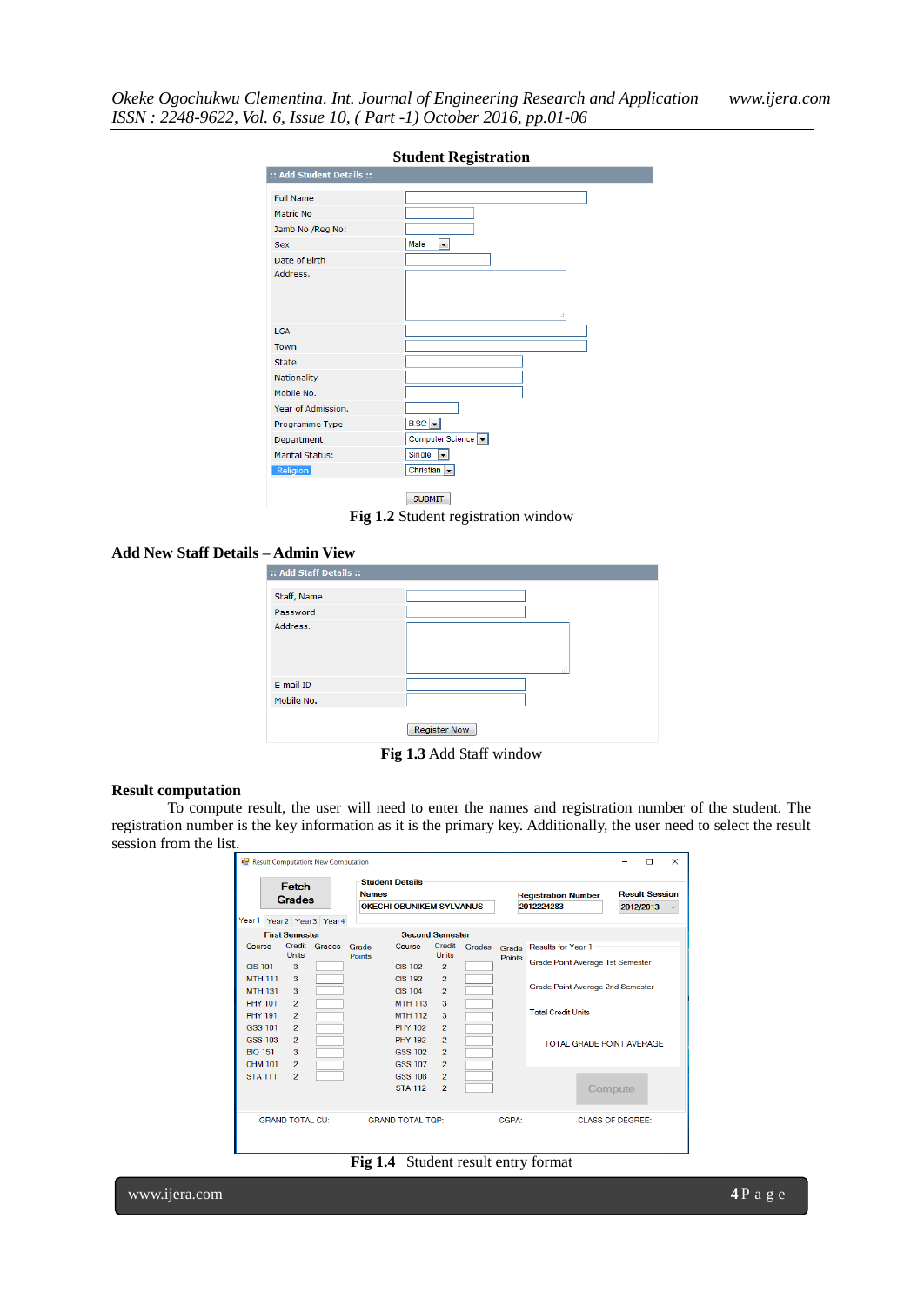#### **Expected Output/Result**

Then the user will then click on fetch grade.

| <b>B</b> Result Computation: New Computation |                        |               |                                                                           |                         |                               |                                   |              |                                          |                         |                                    | $\times$     |
|----------------------------------------------|------------------------|---------------|---------------------------------------------------------------------------|-------------------------|-------------------------------|-----------------------------------|--------------|------------------------------------------|-------------------------|------------------------------------|--------------|
|                                              | Fetch<br><b>Grades</b> |               | <b>Student Details</b><br><b>Names</b><br><b>OKECHI OBUNIKEM SYLVANUS</b> |                         |                               |                                   |              | <b>Registration Number</b><br>2012224283 |                         | <b>Result Session</b><br>2012/2013 | $\checkmark$ |
| Year 1 Year 2 Year 3 Year 4                  |                        |               |                                                                           |                         |                               |                                   |              |                                          |                         |                                    |              |
|                                              | <b>First Semester</b>  |               |                                                                           | <b>Second Semester</b>  |                               |                                   |              |                                          |                         |                                    |              |
| Course                                       |                        | Credit Grades | Grade                                                                     | Course                  | Credit                        | Grades                            | Grade        | <b>Results for Year 1</b>                |                         |                                    |              |
| <b>CIS 101</b>                               | Units<br>3             | A             | Points                                                                    | <b>CIS 102</b>          | <b>Units</b><br>$\mathcal{P}$ | IA.                               | Points       | Grade Point Average 1st Semester         |                         |                                    |              |
| <b>MTH 111</b>                               | $\mathbf{3}$           | B             |                                                                           | <b>CIS 192</b>          | $\overline{ }$                |                                   |              |                                          |                         |                                    |              |
| <b>MTH 131</b>                               | 3                      | B             |                                                                           | CIS                     |                               | Result computation with retrieval | $\times$     | Grade Point Average 2nd Semester         |                         |                                    |              |
| <b>PHY 101</b>                               | $\overline{2}$         | B             |                                                                           | <b>MT</b>               |                               |                                   |              |                                          |                         |                                    |              |
| <b>PHY 191</b>                               | $\overline{2}$         | B             |                                                                           | M <sub>1</sub>          |                               | Results fetched successfully!     |              | <b>Total Credit Units</b>                |                         |                                    |              |
| <b>GSS 101</b>                               | $\mathcal{P}$          | A             |                                                                           | PH                      |                               |                                   |              |                                          |                         |                                    |              |
| <b>GSS 103</b>                               | $\overline{2}$         | Ic            |                                                                           | PH                      |                               |                                   | OK           | <b>TOTAL GRADE POINT AVERAGE</b>         |                         |                                    |              |
| <b>BIO 151</b>                               | 3                      | A             |                                                                           | GS <sup>1</sup>         |                               |                                   |              |                                          |                         |                                    |              |
| <b>CHM 101</b>                               | $\overline{2}$         | A             |                                                                           | <b>GSS 107</b>          | 2                             | $\overline{A}$                    |              |                                          |                         |                                    |              |
| <b>STA 111</b>                               | $\overline{2}$         | A             |                                                                           | <b>GSS 108</b>          | $\overline{\mathbf{c}}$       | A                                 |              |                                          |                         |                                    |              |
|                                              |                        |               |                                                                           | <b>STA 112</b>          | $\overline{2}$                | A                                 |              |                                          | Compute                 |                                    |              |
|                                              | 24                     |               |                                                                           |                         | 24                            |                                   |              |                                          |                         |                                    |              |
|                                              | <b>GRAND TOTAL CU:</b> |               |                                                                           | <b>GRAND TOTAL TOP:</b> |                               |                                   | <b>CGPA:</b> |                                          | <b>CLASS OF DEGREE:</b> |                                    |              |

Fig 1.5 result fetched successfully

#### **Computation done**

| Result Computation: New Computation |                        |                      |                     |                                 |                               |            |                  |                                         | $\times$<br>П         |  |  |
|-------------------------------------|------------------------|----------------------|---------------------|---------------------------------|-------------------------------|------------|------------------|-----------------------------------------|-----------------------|--|--|
|                                     | Fetch                  |                      |                     | <b>Student Details</b>          |                               |            |                  |                                         |                       |  |  |
| <b>Grades</b>                       |                        |                      |                     | <b>Names</b>                    |                               |            |                  | <b>Registration Number</b>              | <b>Result Session</b> |  |  |
|                                     |                        |                      |                     | <b>OKECHI OBUNIKEM SYLVANUS</b> |                               |            |                  | 2012224283                              | 2012/2013             |  |  |
| Year <sub>1</sub>                   |                        | Year 2 Year 3 Year 4 |                     |                                 |                               |            |                  |                                         |                       |  |  |
|                                     | <b>First Semester</b>  |                      |                     | <b>Second Semester</b>          |                               |            |                  |                                         |                       |  |  |
| Course                              |                        | Credit Grades        | Grade               | Course                          | Credit                        | Grades     | Grade            | Results for Year 1                      |                       |  |  |
| <b>CIS 101</b>                      | <b>Units</b><br>3      | l A                  | <b>Points</b><br>15 | <b>CIS 102</b>                  | <b>Units</b><br>$\mathcal{P}$ |            | Points<br>10     | <b>Grade Point Average 1st Semester</b> | 106                   |  |  |
| <b>MTH 111</b>                      | 3                      | B                    | 12                  | <b>CIS 192</b>                  | $\overline{2}$                | IA.        | 10               |                                         |                       |  |  |
| <b>MTH 131</b>                      | 3                      | B                    | 12                  | <b>CIS 104</b>                  | $\overline{2}$                | IA.<br>l A | 10 <sup>10</sup> | Grade Point Average 2nd Semester 109    |                       |  |  |
| <b>PHY 101</b>                      | $\overline{2}$         | B                    | 8                   | <b>MTH 113</b>                  | 3                             |            | 15               |                                         |                       |  |  |
| <b>PHY 191</b>                      | $\overline{2}$         | B                    | 8                   | <b>MTH 112</b>                  | 3                             | l A<br>lo. | 6                | 48<br><b>Total Credit Units</b>         |                       |  |  |
| <b>GSS 101</b>                      | $\overline{2}$         | A                    | 10                  | <b>PHY 102</b>                  | $\overline{2}$                | A          | 10               |                                         |                       |  |  |
| <b>GSS 103</b>                      | $\overline{2}$         | c                    | 6                   | <b>PHY 192</b>                  | $\overline{2}$                | A          | 10               |                                         |                       |  |  |
| <b>BIO 151</b>                      | 3                      | A                    | 15                  | <b>GSS 102</b>                  | $\overline{2}$                | B          | 8                | <b>TOTAL GRADE POINT AVERAGE</b>        |                       |  |  |
| <b>CHM 101</b>                      | $\mathcal{P}$          | A                    | 10                  | <b>GSS 107</b>                  | $\overline{2}$                | A          | 10               | 4.48                                    |                       |  |  |
| <b>STA 111</b>                      | $\overline{2}$         | A                    | 10                  | <b>GSS 108</b>                  | $\overline{2}$                | A          | 10               |                                         |                       |  |  |
|                                     |                        |                      |                     | <b>STA 112</b>                  | $\overline{2}$                | A          | 10               | Compute                                 |                       |  |  |
|                                     | 24                     |                      |                     |                                 | 24                            |            |                  |                                         |                       |  |  |
|                                     | <b>GRAND TOTAL CU:</b> |                      |                     | <b>GRAND TOTAL TOP:</b>         |                               |            | CGPA:            | CLASS OF DEGREE:                        |                       |  |  |
|                                     | 162                    |                      |                     | 704                             |                               |            | 4.35             | 2                                       |                       |  |  |

Fig 1.6 end result after compilation

### **III. CONCLUSION**

The Computer-Based Result Management Information Systems (CBRMIS) is important. They underpin all the activities of a result management system by providing the basic storage and retrieval technology. The result application and transcript software send data to and receive data from the DBMS to the appropriate places. Students will no longer be stressed, to get their result computed and lecturers and head of department will no longer be receiving calls at random to produce or re-submit the results they had already

done. In order to provide a security mechanism for the Students' Result Processing System's database, a study of the database was necessary. This paper has produced a Php/MySQL to keep the system's database in a secure condition. The System was designed to receive PHP requests, query the database and return the response back to Frontend, thus preventing unauthorized access into the database through PHP scripts and other methods used by hackers. The package is flexible and dynamic, making future enhancements possible as the database grows and evolves.